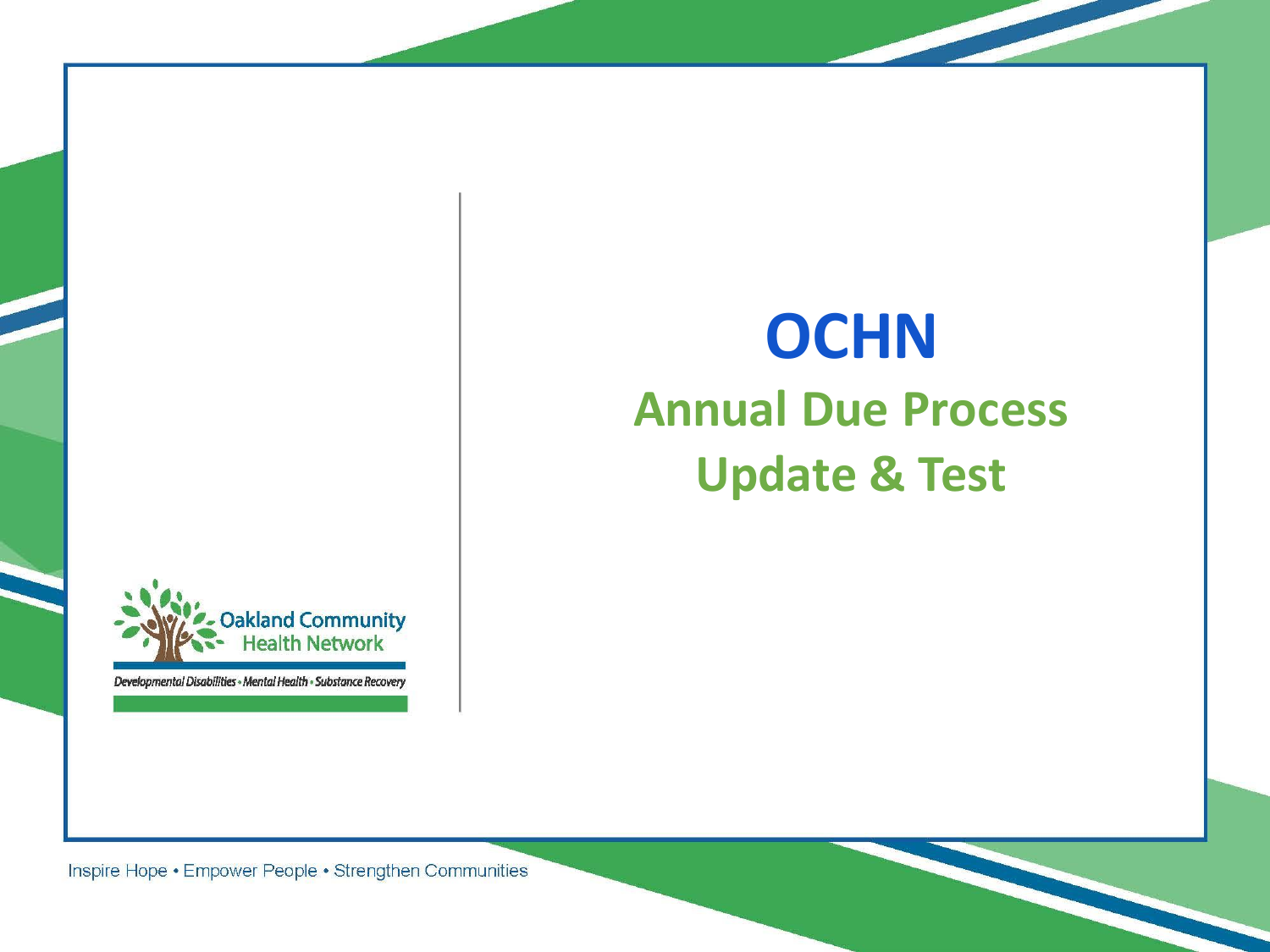#### **Before Viewing This Training**

You need to take this training if your job is one of the following: •Case Manager or Supports Coordinator

•Case Management or Supports Coordinator Supervisor

•Utilization Management, Utilization Review or Access staff or supervisor

•If your job is not on this list, you must still take the Recipient Rights Annual Update Training and Test, located on the Training/Online Tests section of our website

•If you have questions about whether you need this training, contact the Human Resources or Training Department at your agency.



Developmental Disabilities · Mental Health · Substance Recover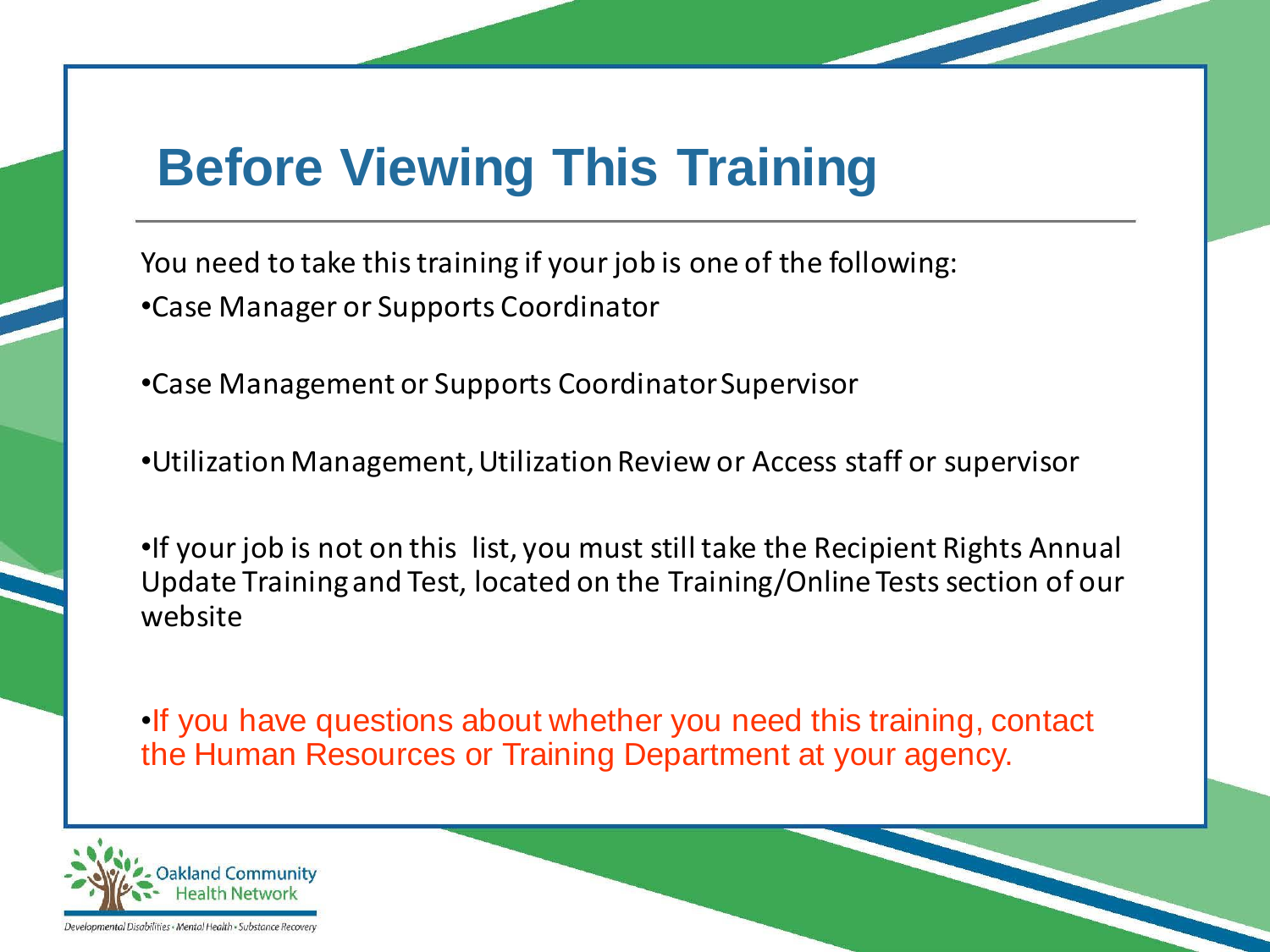# **Due Process – Grievance and Appeal Procedures**

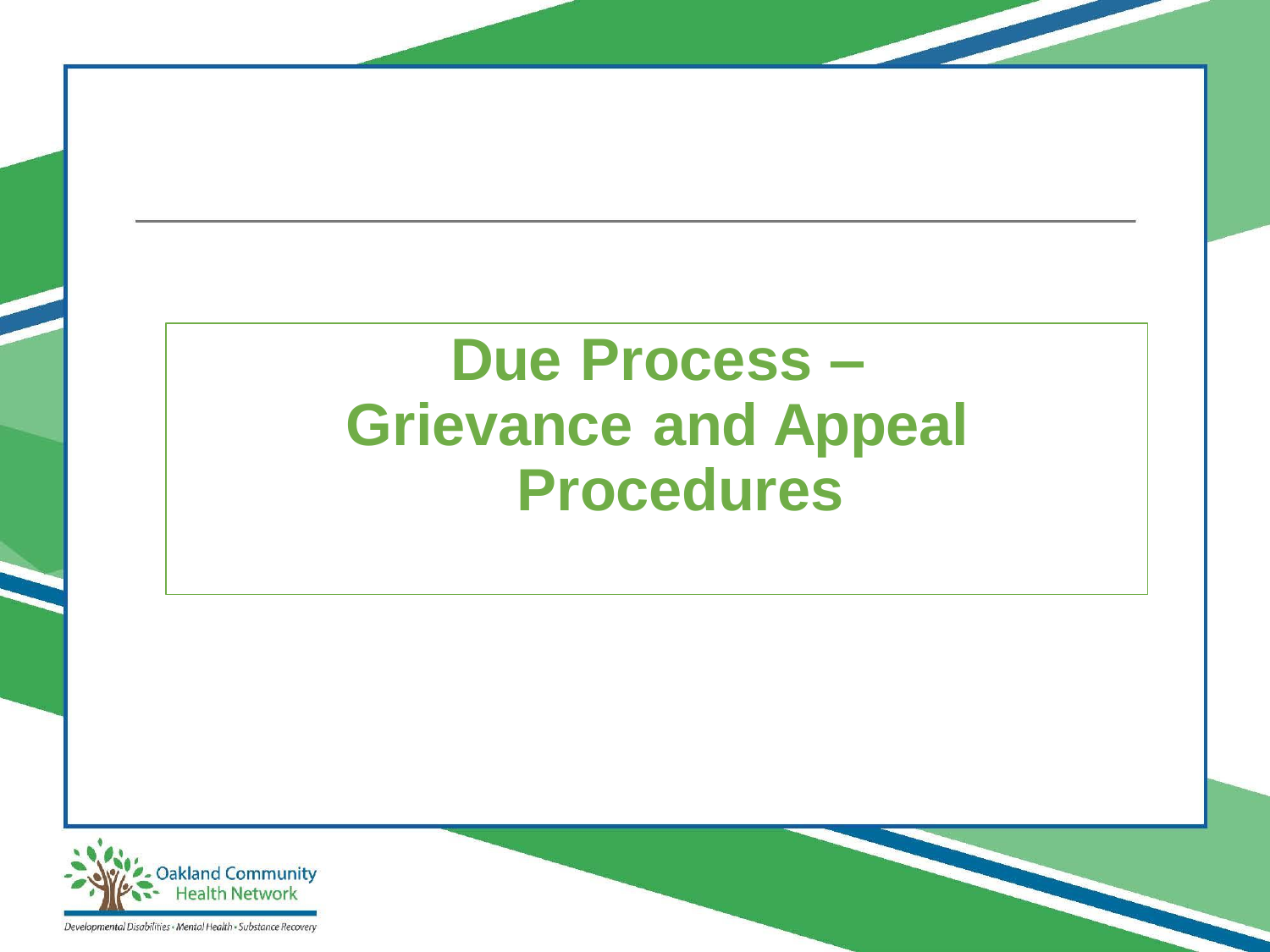#### **What is Due Process**

•The right of every person seeking or receiving mental health, substance use or intellectual/developmental disability services from Oakland Community Health Network or its contracted agencies.

•Includes the right to appeal "actions" and to file grievances about other matters of dissatisfaction with treatment



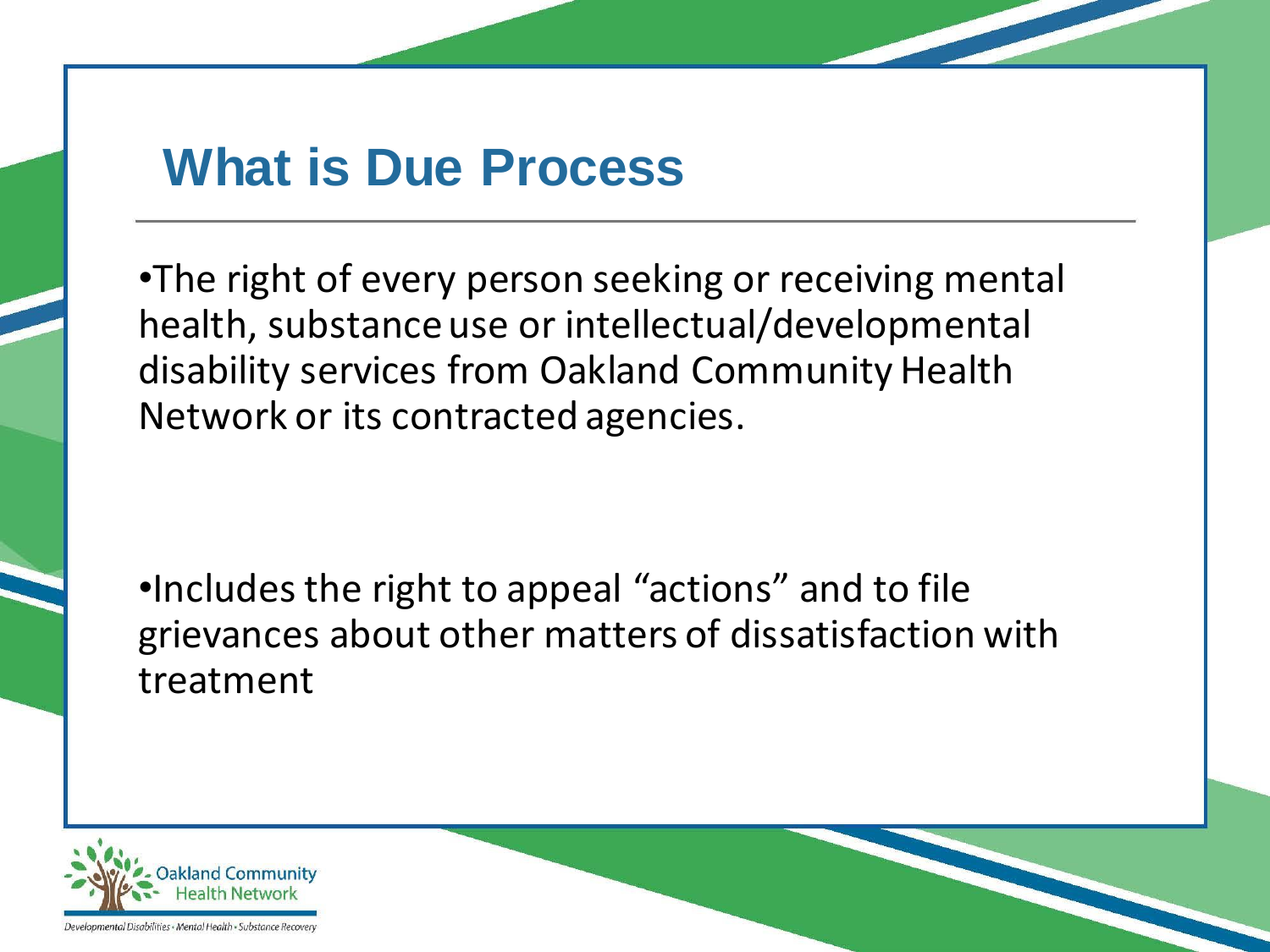# Where do these rights come from?

❏ US Constitution

❏ Social Security Act of 1965

❏ Balanced Budget Act of 1997

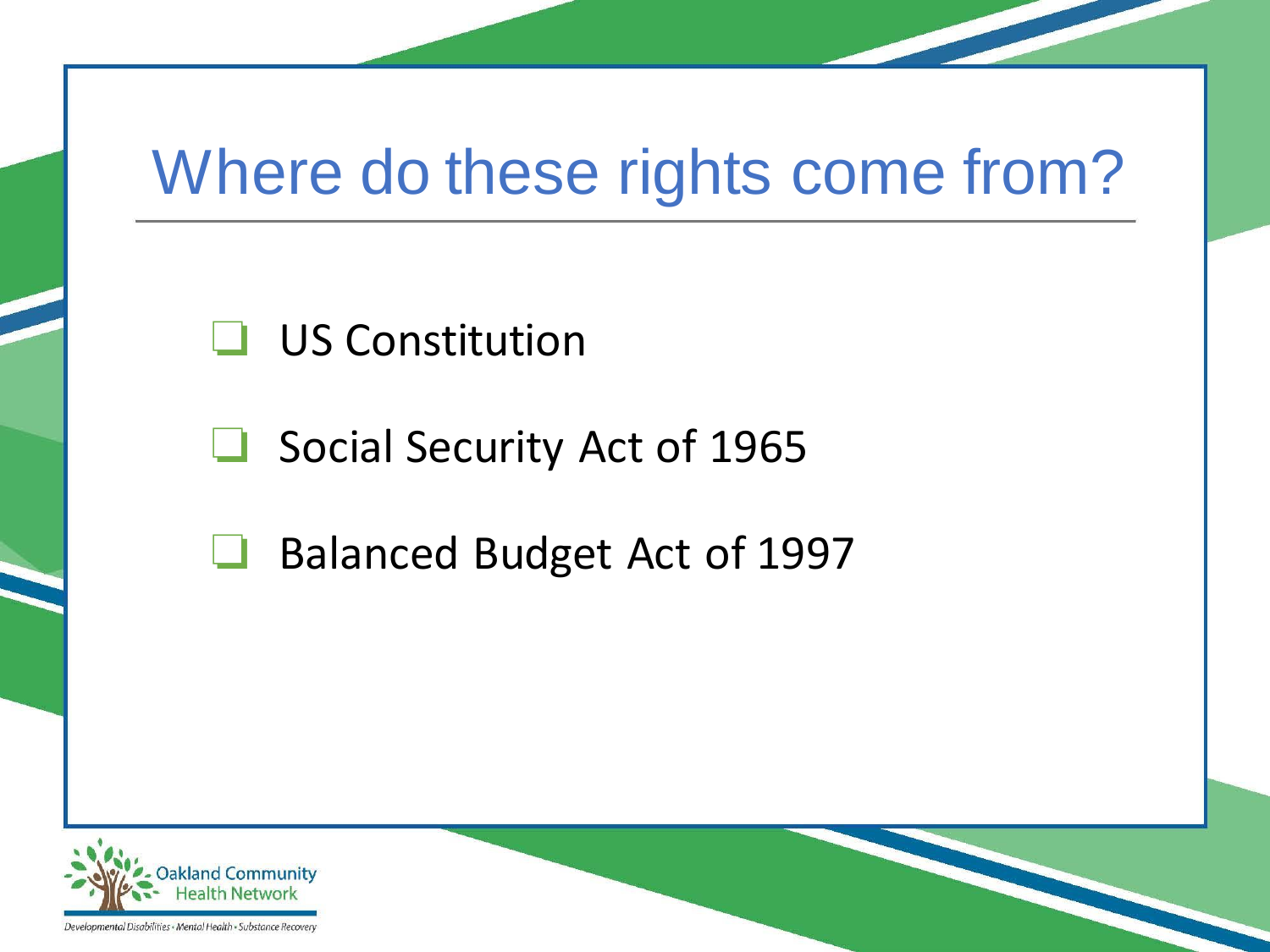#### **Medicaid Basics**

➢ A Medicaid card "entitles" a person to services that are medically necessary

 $\triangleright$  Medicaid is always the payor of last resort

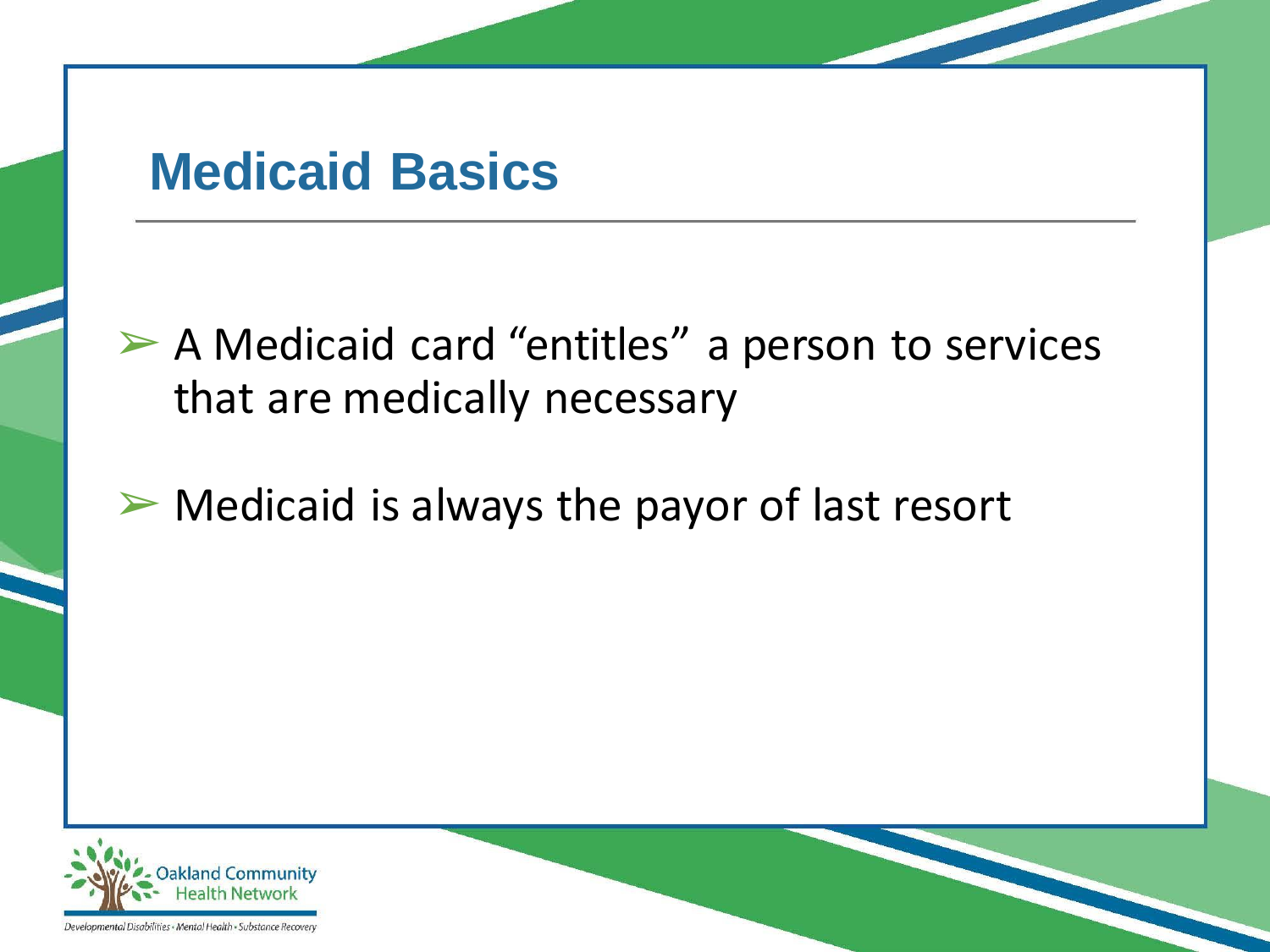#### **Person-Centered Planning is Central**

•The individual plan of service resulting from person-centered planning must specify for EACH service:

- ★ Scope
- ★ Amount
- **★ Duration**
- $\star$  Dates when the service begins and ends

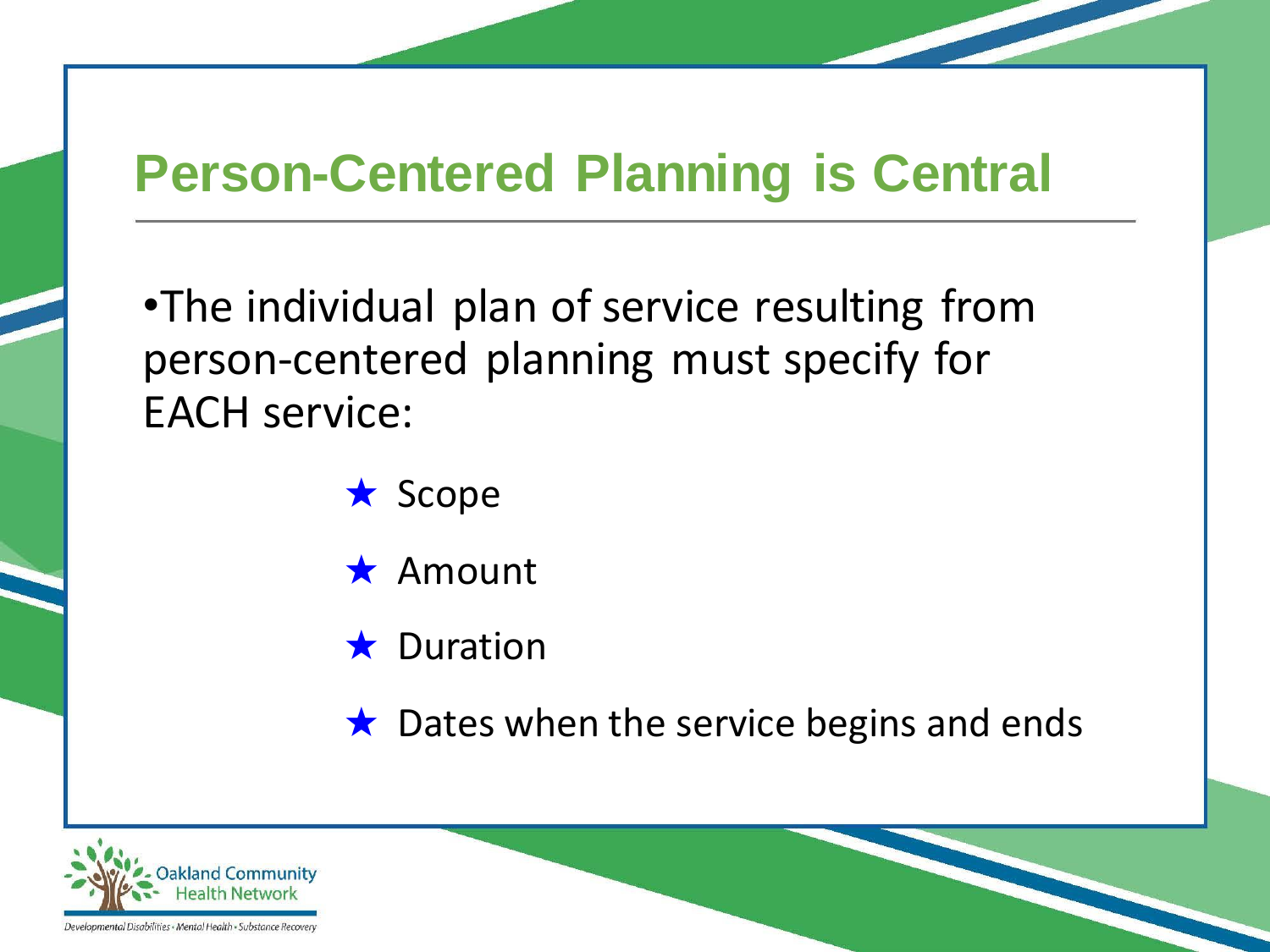#### **Appeals vs. Grievances**

#### <sup>•</sup> What is an appeal?

 $\triangleright$  A request for review of a decision to deny, terminate, suspend, or reduce a Medicaid Covered Service.

#### ☞ What is a grievance?

 $\triangleright$  A request for review about any matter of dissatisfaction other than those issues covered by the appeal process



Developmental Disabilities · Mental Health · Substance Recovery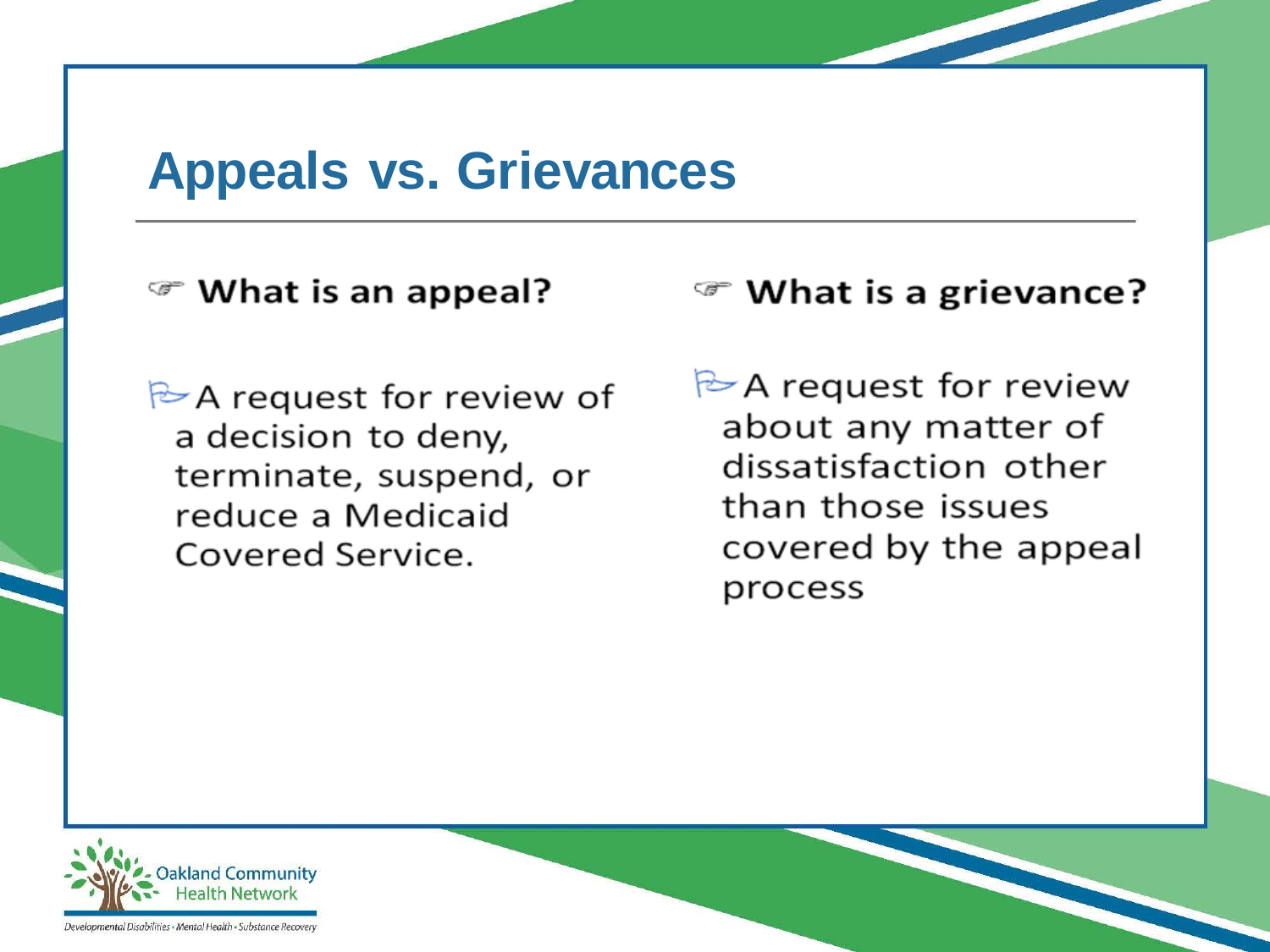#### **Timeframes to Request Appeal**

#### **Appeal other than 2nd Opinion**

- ❖ Local Appeal 60 days from date of notice
- ❖ Medicaid Fair Hearing 120 days (new for 10/1/2017) from date of Local Appeal Closing letter

#### **Second Opinion**

- ❖ For Eligibility for Services - 5 days from date of notice
- **❖ For Hospitalization** within 24 hours

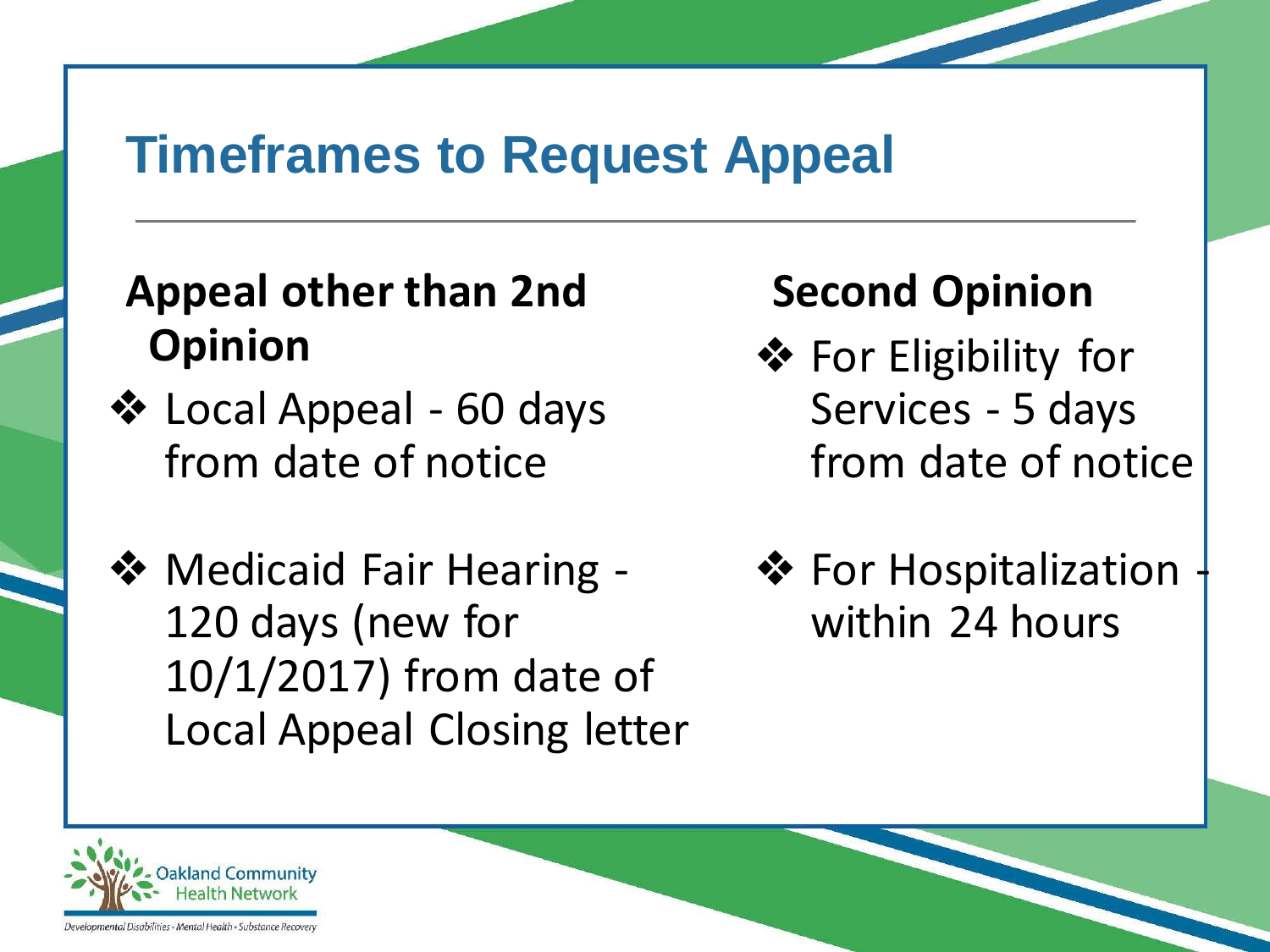#### **Local Appeal Process**

- $\Box$  For appeal of an "action"  $-$
- ❏ Person has **60 calendar days** (new for 10/1/2017) from date of notice to request Local appeal
- ❏ Expedited appeals are available by person or provider
- ❏ Oral request must be confirmed in writing online and paper versions to request local appeal are available by request or at [www.oaklandchn.org](http://www.oaklandchn.org/)
- Services may be continued/reinstated if person requests an<del>d</del> appeal filed before the Effective Date in the notice
- ❏ Must be done before a Fair Hearing
- ❏ Notices of Adverse Action and some Adequate Actions are now "Adverse Benefit Determinations".

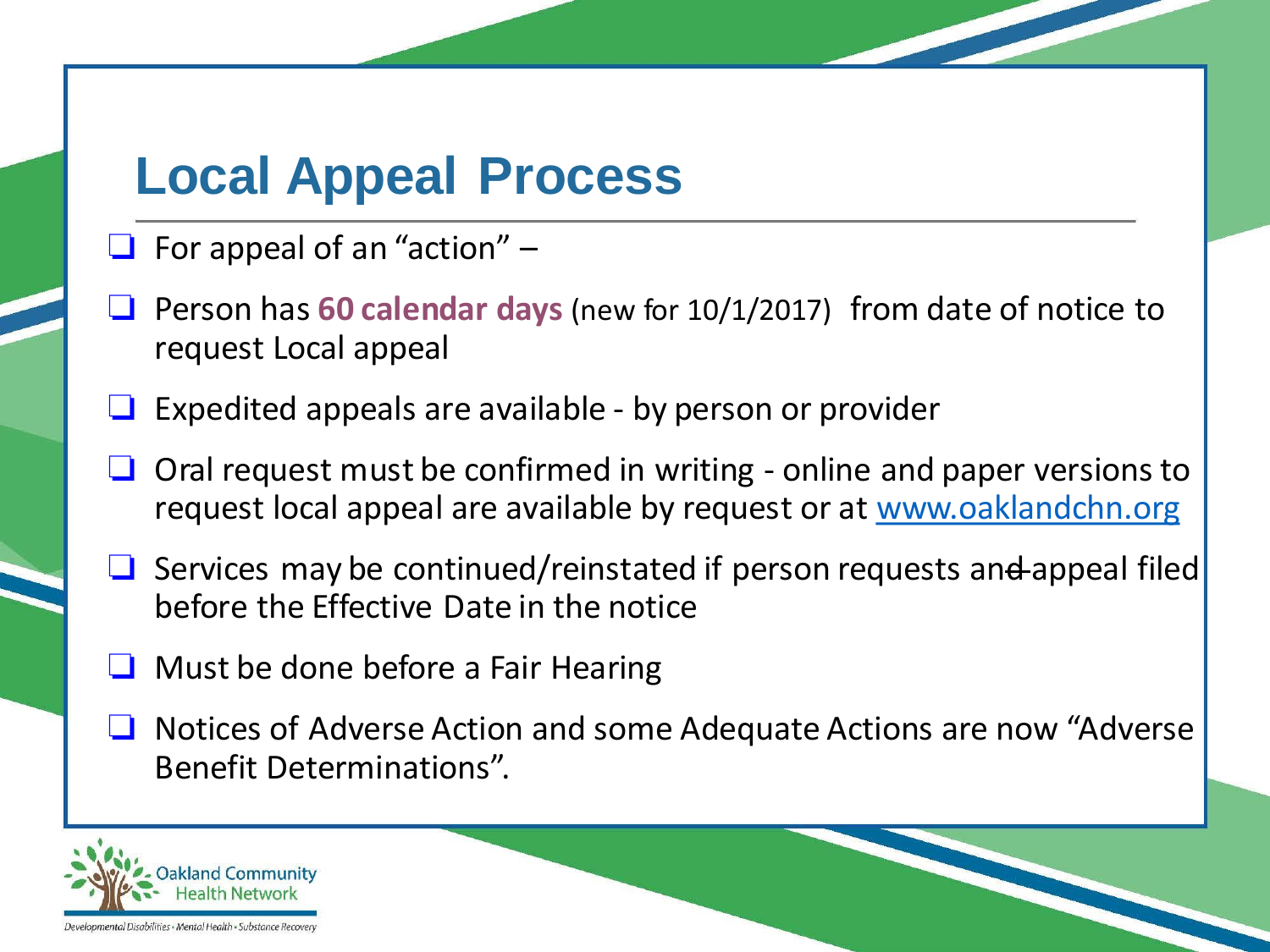## **Medicaid Fair Hearing Process**

A Medicaid beneficiary has the right to request a fair hearing when:

- Person disagrees with the outcome of a Local Appeal - has 120 days (new for 10/1/2017) from date of closing of Local Appeal
- A grievance request is not acted upon within 90 calendar days.(new for 10/1/2017)
- No notice of action was received
- A Local appeal is not completed within 30

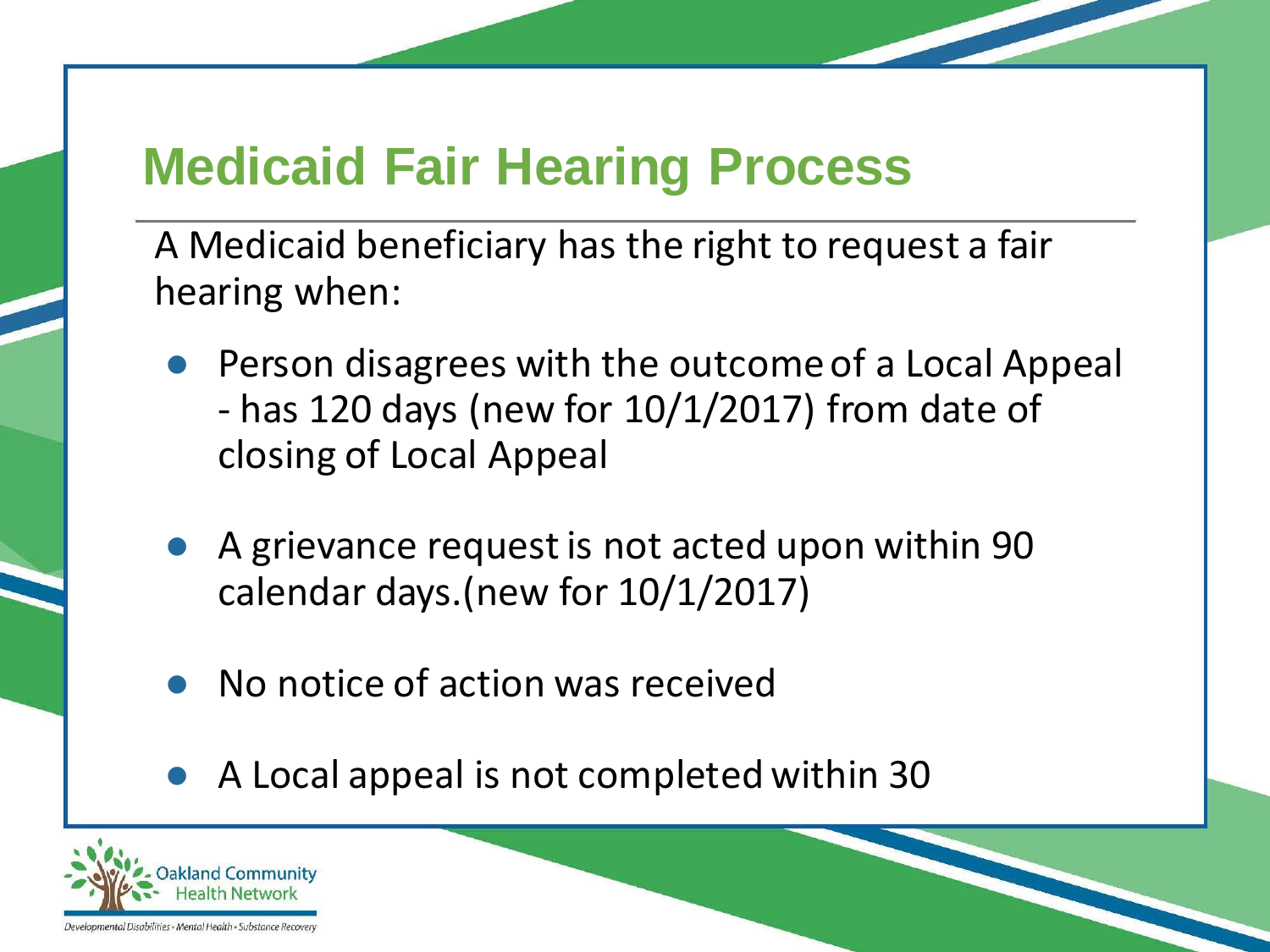### **Medicaid Fair Hearing Process**

- Request must be in writing form available at request and with notice of adverse outcome of Local Appeal
- Person's freedom to make a request may not be limited or interfered with by others
- Person must be assisted in filing the request for Hearing if requested
- If requested **before the Effective Date** in the notice, **person may request**services be reinstated/continued until disposition of FH
- If notice not given, services must be reinstated to pre-action level
- Expedited hearings are available

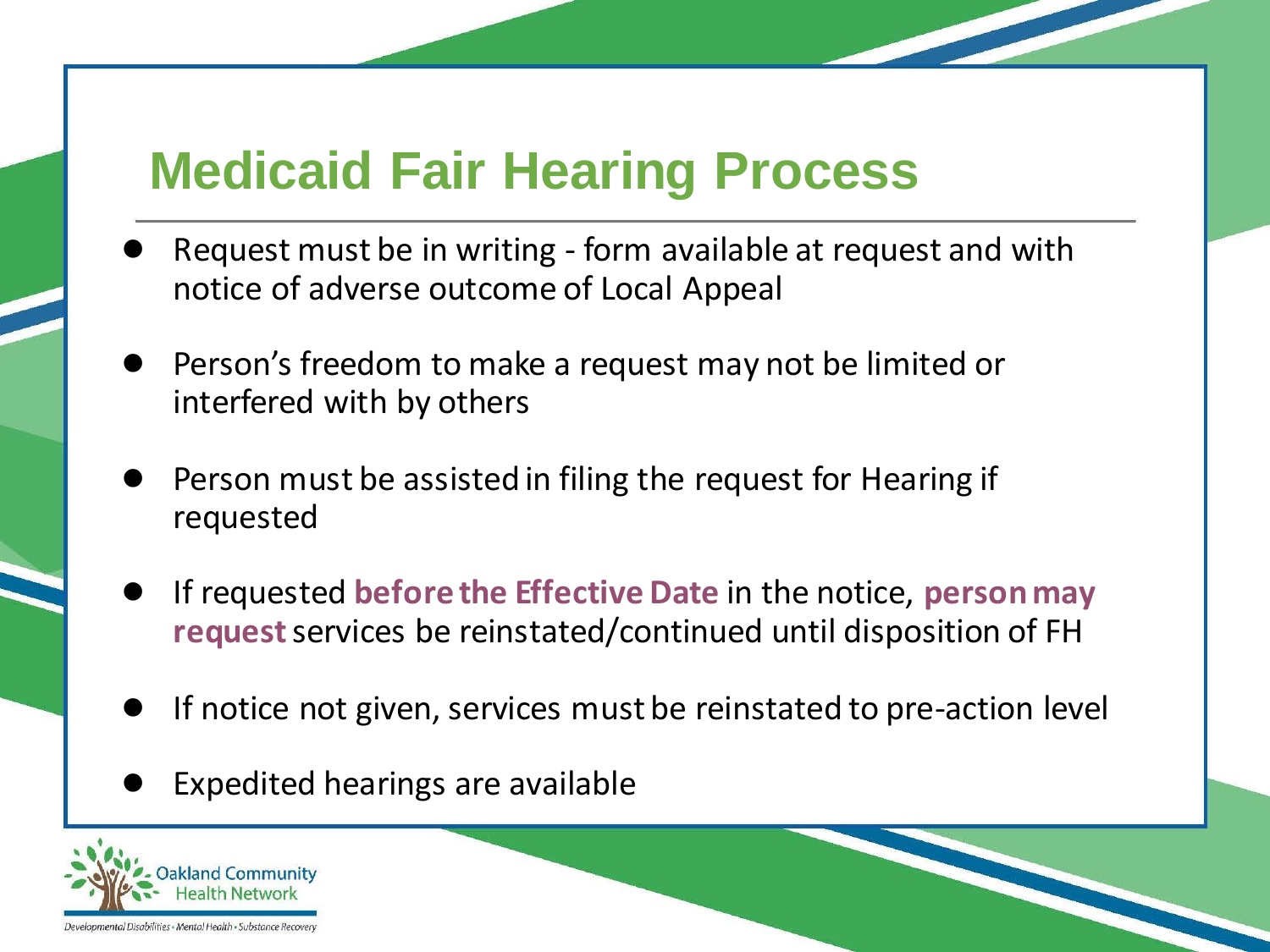#### **Expedited Appeal**

- Can be granted if "the time necessary for normal appeal process could seriously jeopardize the person's life or health or ability to attain, maintain, or regain maximum function"
- Must be completed in **72 hours**
- May be requested by the person or the person's **provider**
- If the **person** requests the expedited review, the PIHP **determines if the request is warranted**
- If the **provider** makes request, or supports request, **the PIHP must grant the request**

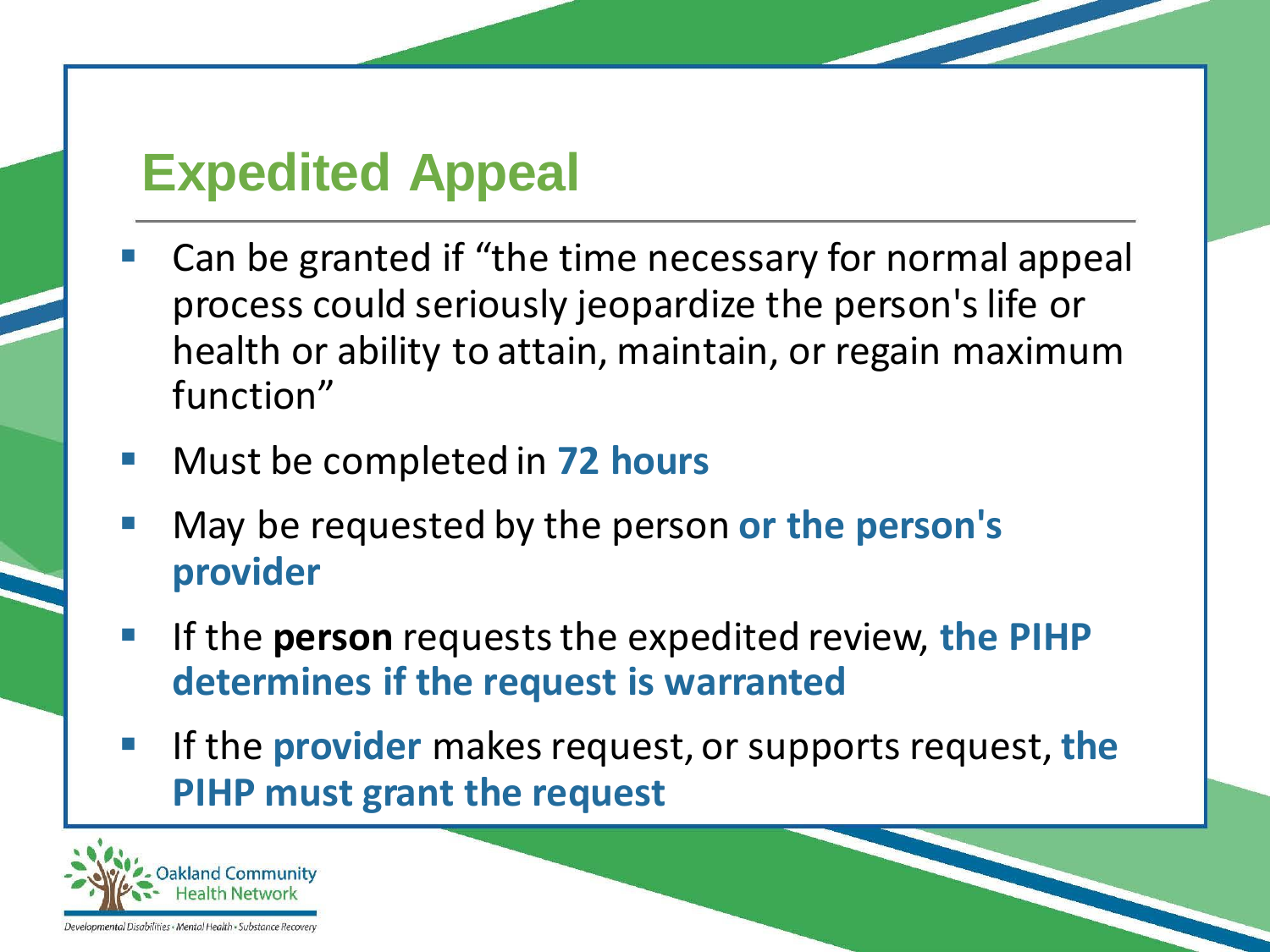### **Non-Medicaid Appeals**

❏ Person without Medicaid can request agencylevel review, local appeal, and State-level Alternative Dispute Resolution

❏ Must be done sequentially

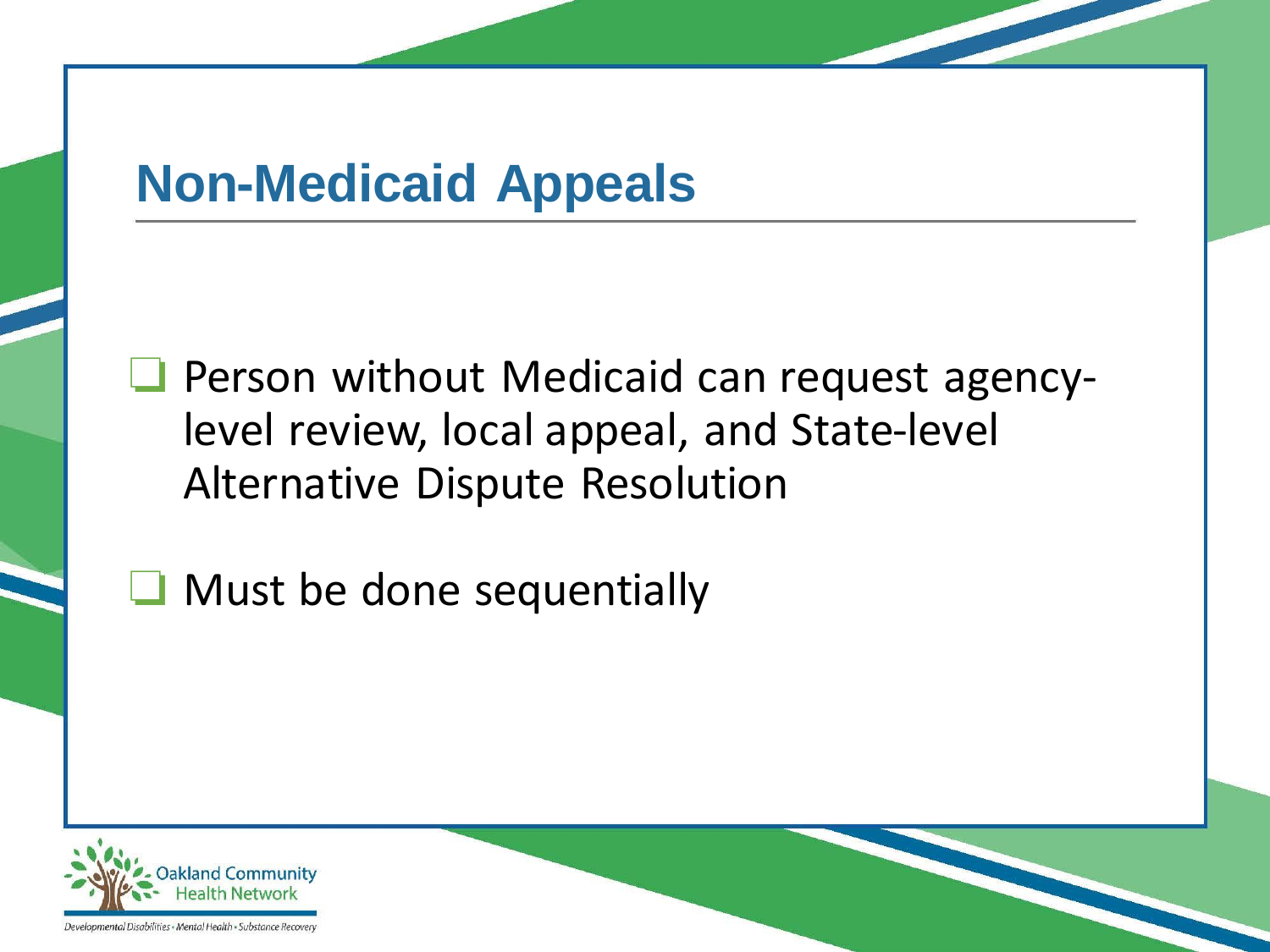#### **Adequate Notice**

- Written notice provided to the person at time of:
	- Denial of eligibility for services
	- Denial of a new or increased service
	- Limited authorization in time or amount of service
	- A new or revised IPOS/PCP

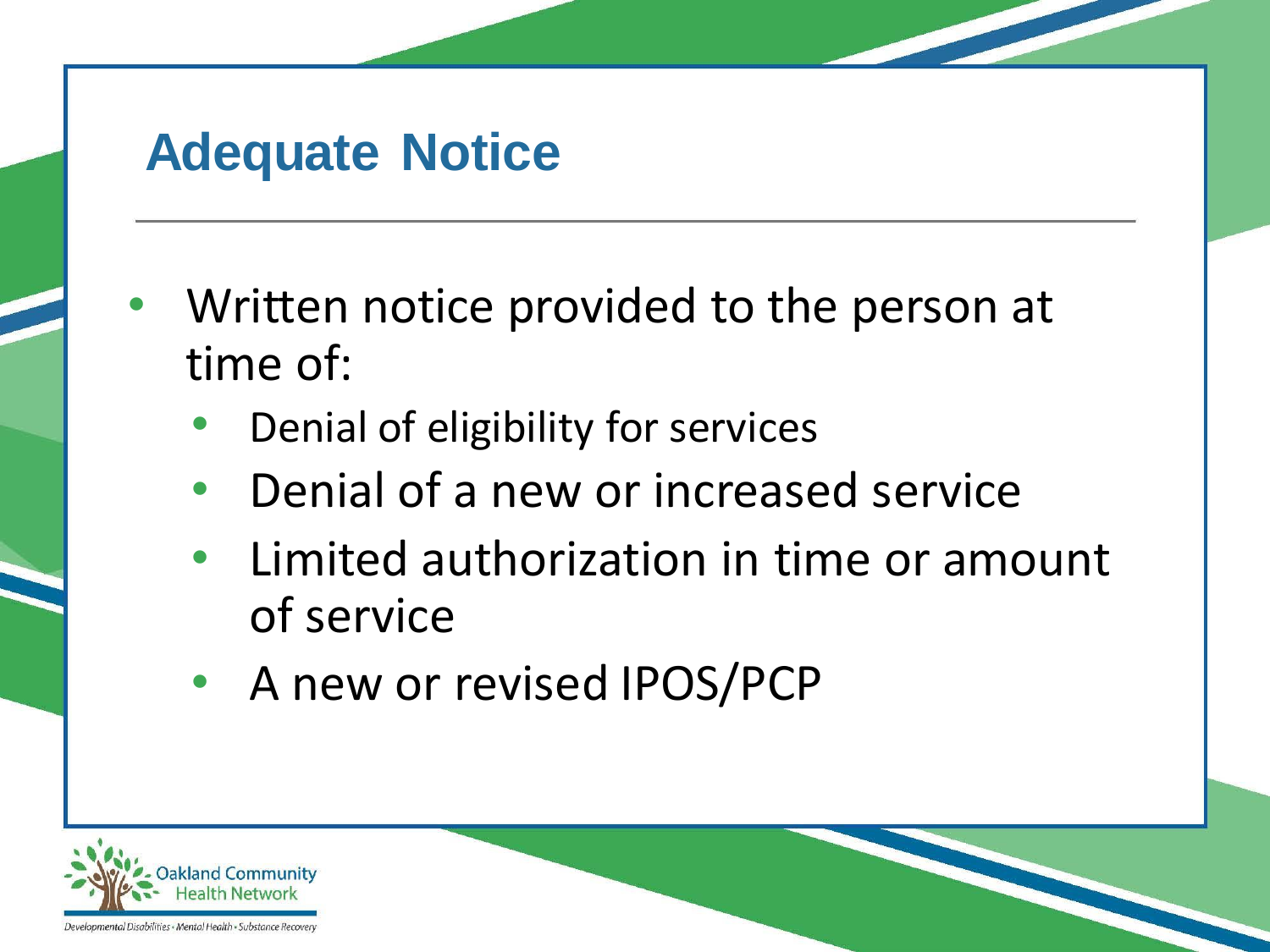#### **Advance Notice**

❏ Written notice when action is taken to reduce, suspend or terminate services that the person **is currently receiving**

❏ Must be mailed or given to person **30 calendar days before** the intended action takes effect

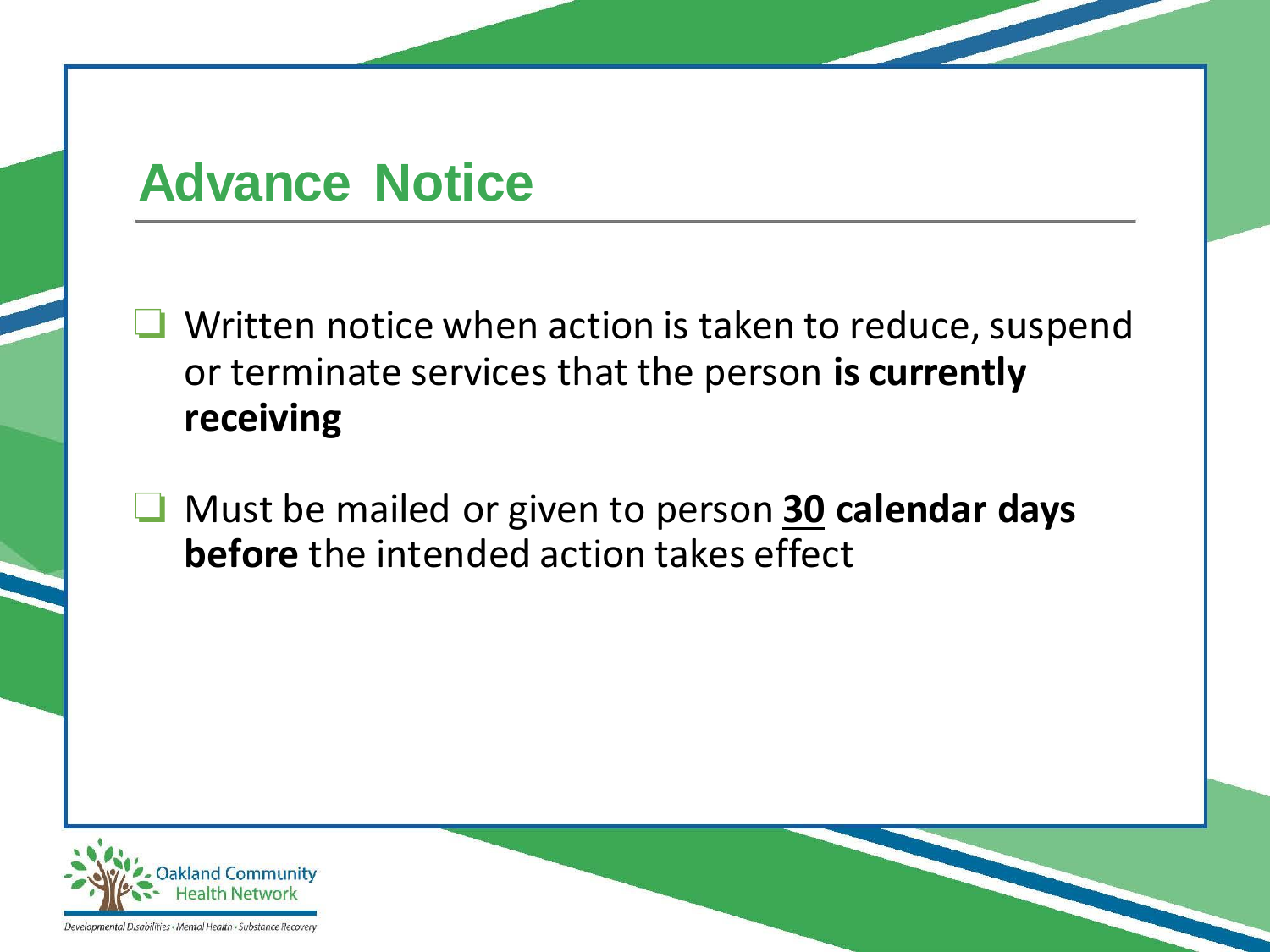#### **Adverse Benefit Determination**

- New terminology for the following actions:
	- Denial of eligibility for services
	- Denial of a new or increased service
	- Limited authorization in time or amount of service
	- Reduction, suspension or termination of service

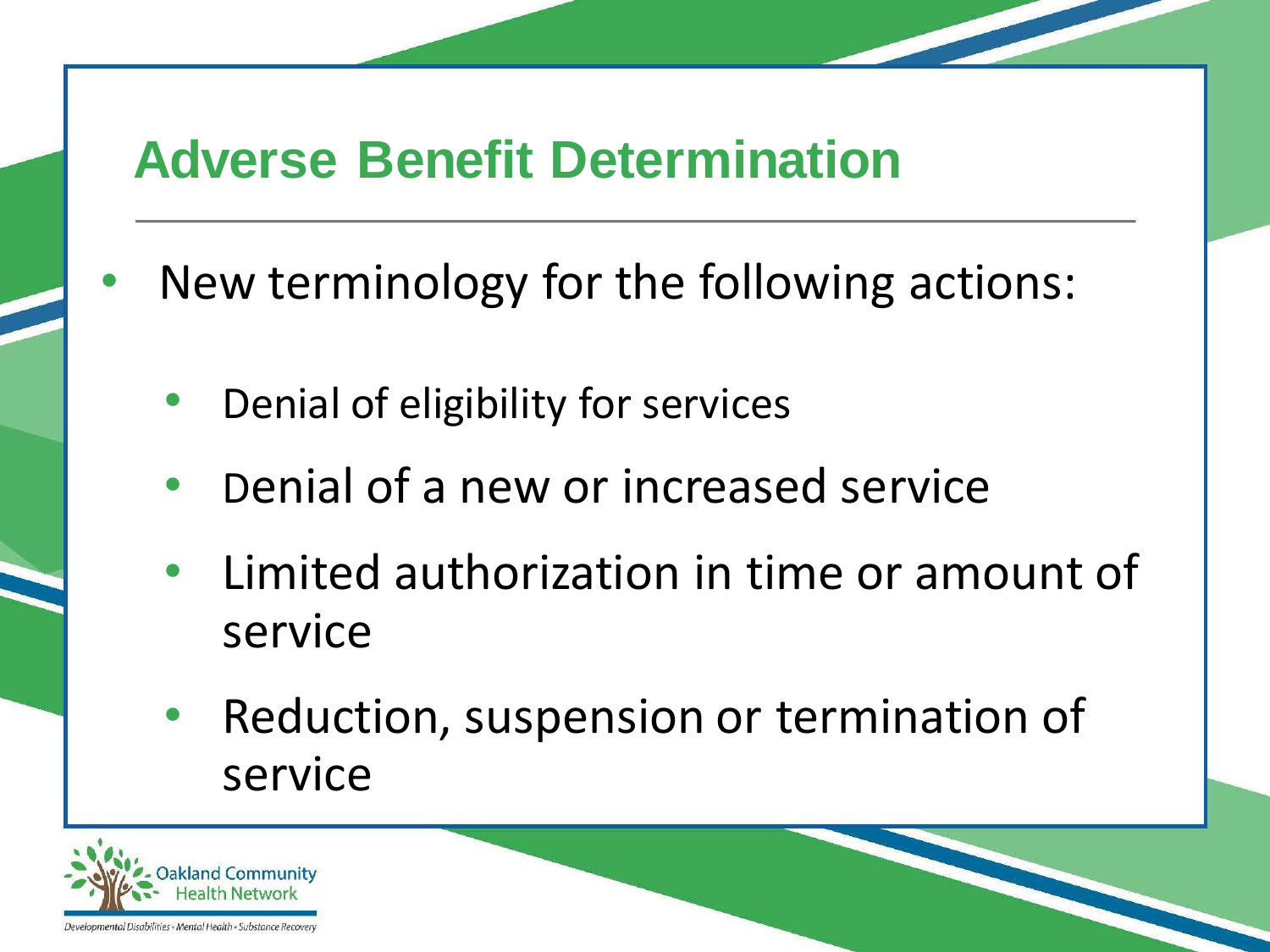#### **Exceptions to Advance Notice**

- Notice may be mailed not later than date of action (adequate notice) IF:
	- Death of the person is confirmed
	- The person gives clear written statement they no longer wish service or gives info requiring termination AND indicates they understand that this must be result of giving that information
	- The person is admitted to institution (e.g., jail) where they are ineligible under Medicaid for further services
	- The person's whereabouts are unknown and mail is returned with no forwarding address

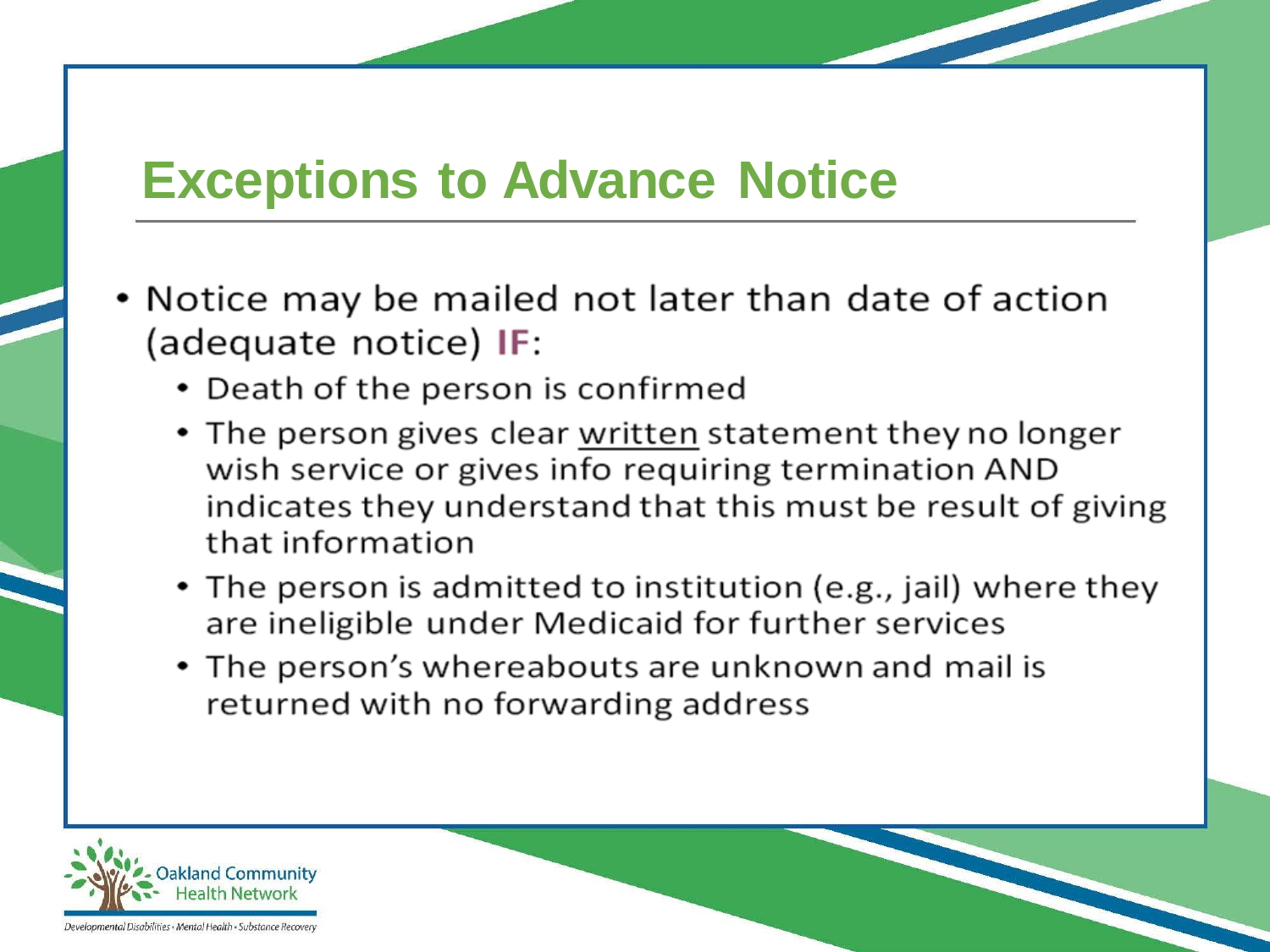#### **Exceptions, continued**

- Fact is established that person has been accepted for Medicaid services by another local jurisdiction, State, territory or commonwealth
- A change in the level of medical care is prescribed by the beneficiary's physician
- The date of the action will occur in less than 10 calendar days (LTC facility)

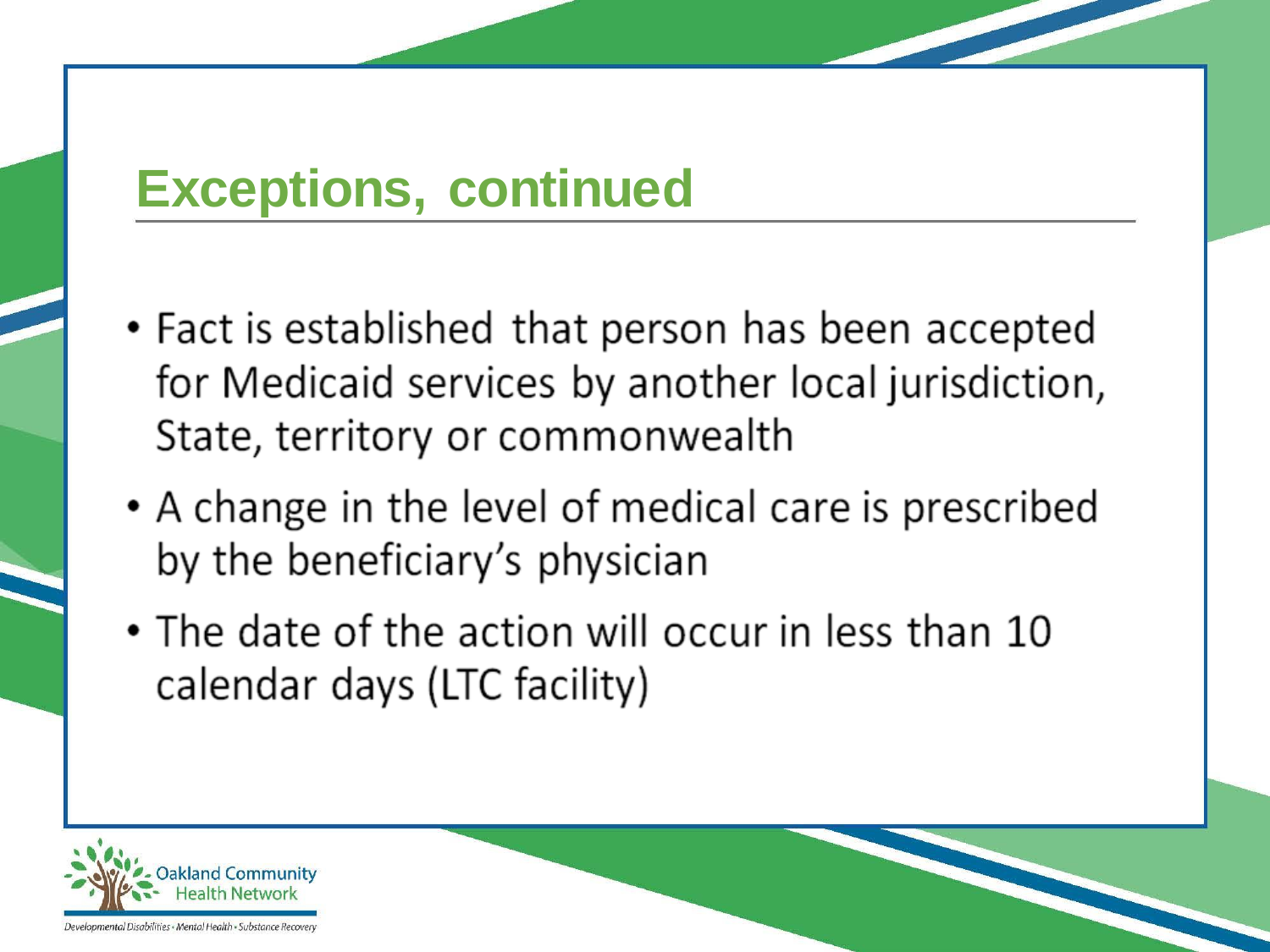## **Definition of "Action"**

The following items may be appealed:

- Reduction, suspension, or termination of a previously authorized service
- Failure to provide services within 14 calendar days of the start date agreed upon during the person-centered planning and as authorized.

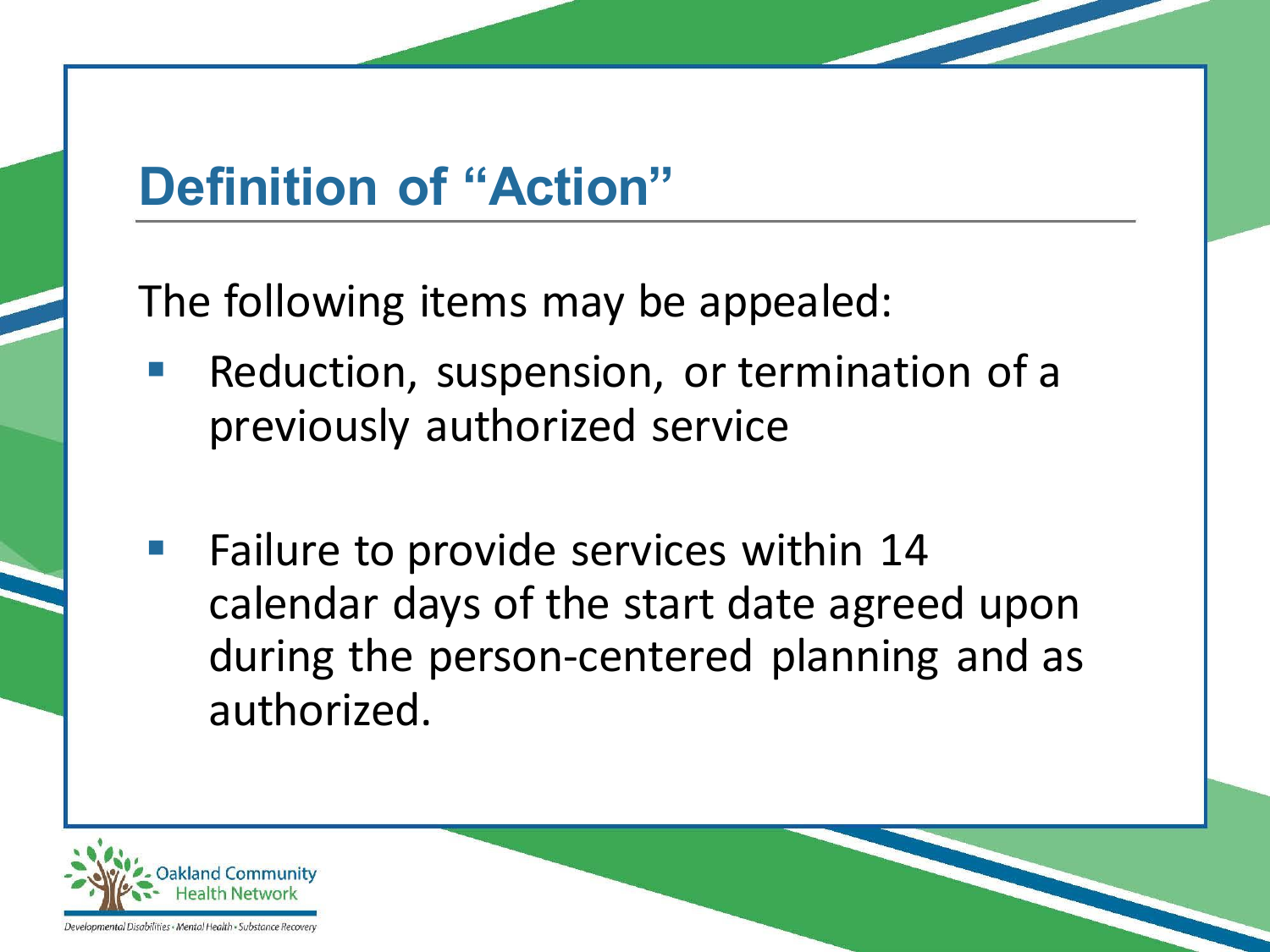#### **Definition of "Action"- continued**

- Denial or limited authorization (less than person requests or less than current authorization) of a requested service, including type or level of service
- Failure to make a standard authorization decision and provide notice within 14 calendar days from the date of receipt of a standard request for service
- Failure to make an expedited authorization decision within 72 hours from the receipt of a request for expedited service authorization

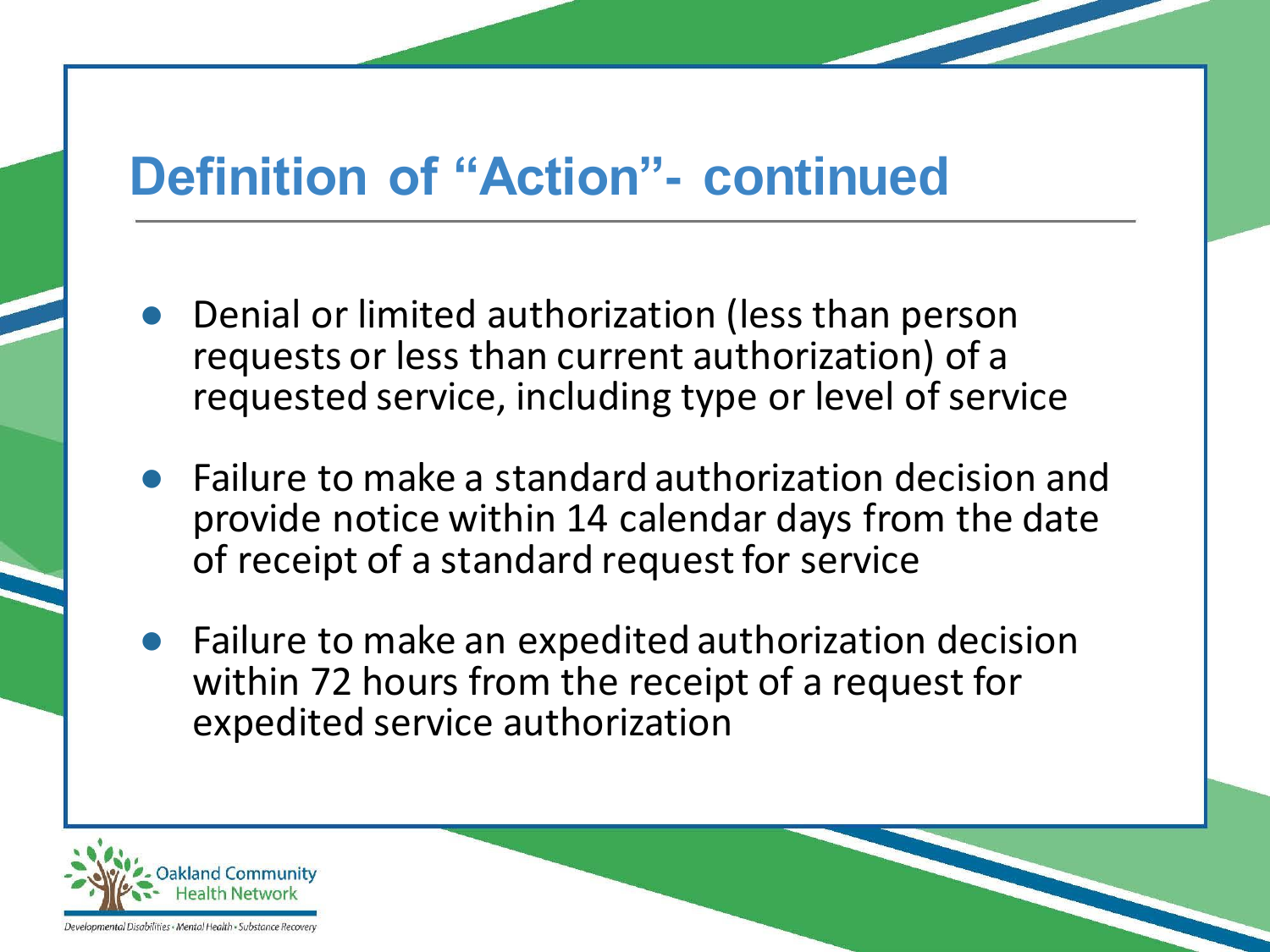## **Definition of "Action" - continued**

- The denial, in whole or in part, of **payment** for a service
- Notice goes to person, not provider

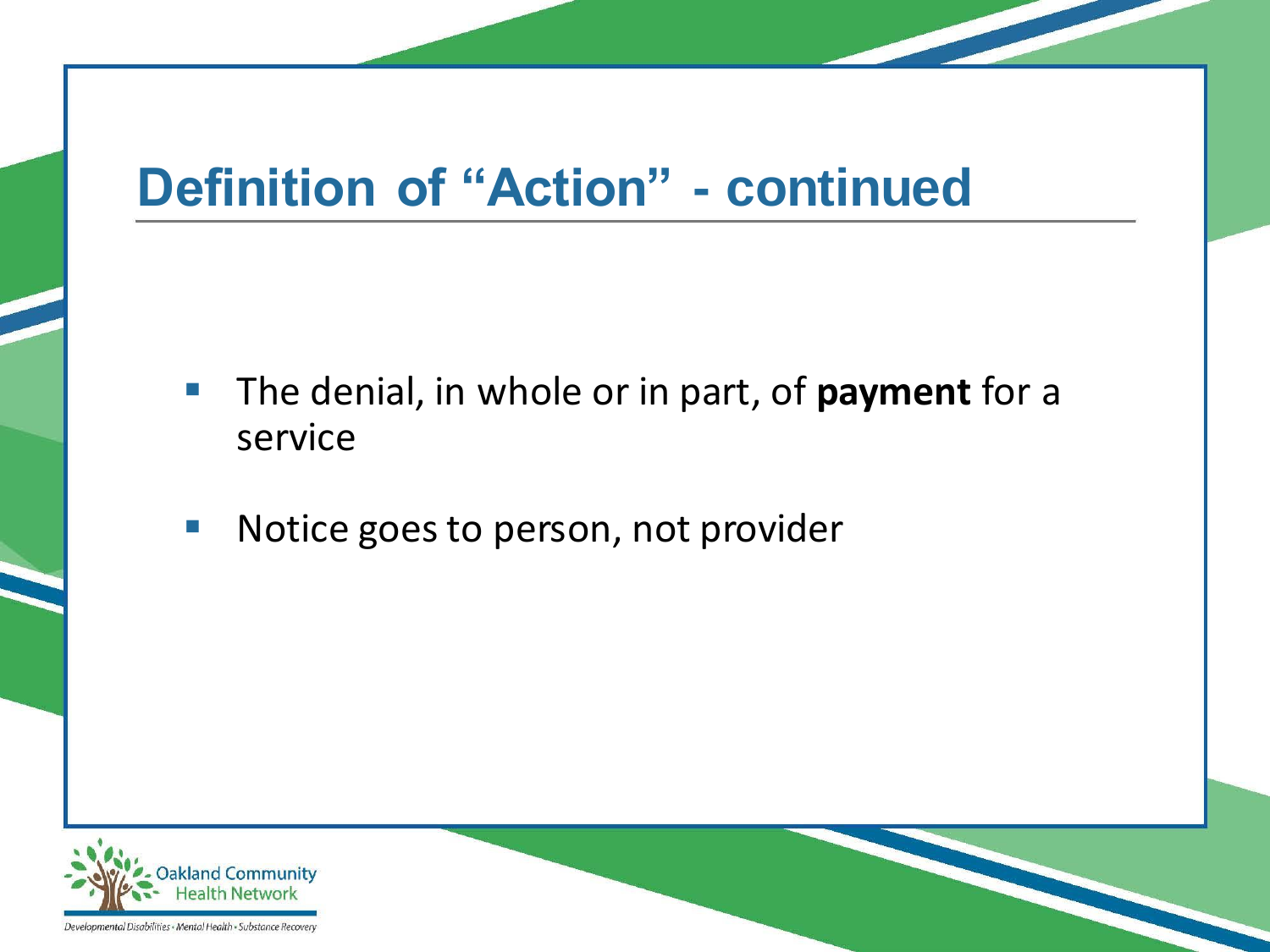## **Definition of "Action" - continued**

- ❏ **STANDARD APPEAL -** Failure of the PIHP to act within 30 calendar days from the date of a request for a standard appeal
- **EXPEDITED APPEAL -** Failure of the PIHP to act within 72 hours from the date of a request for an expedited appeal
- ❏ **GRIEVANCE/COMPLAINT -** Failure of the PIHP to provide disposition and notice within 90 calendar days of the date of a grievance or complaint

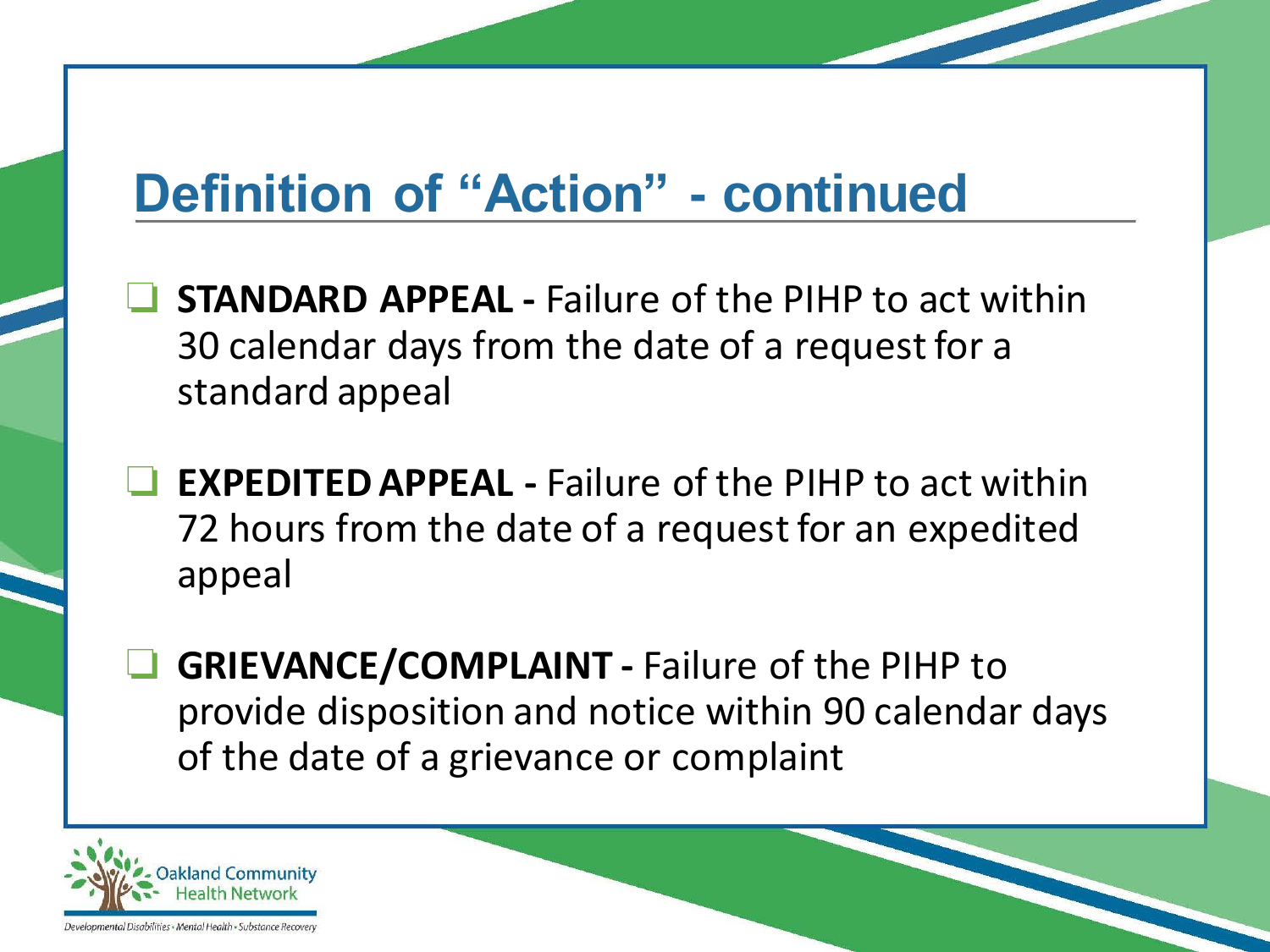#### Authorization Decision Timeframes

- **Initial Request or continuation** of service written notice must be provided Within specified timeframes
	- 14 days for standard decisions
	- 72 hours for expedited decisions

And/or as expeditiously as person's health condition requires

May be extended an additional 14 days if

- Person or provider requests or
- More information is required to make decision and
- Extension is in person's best interest

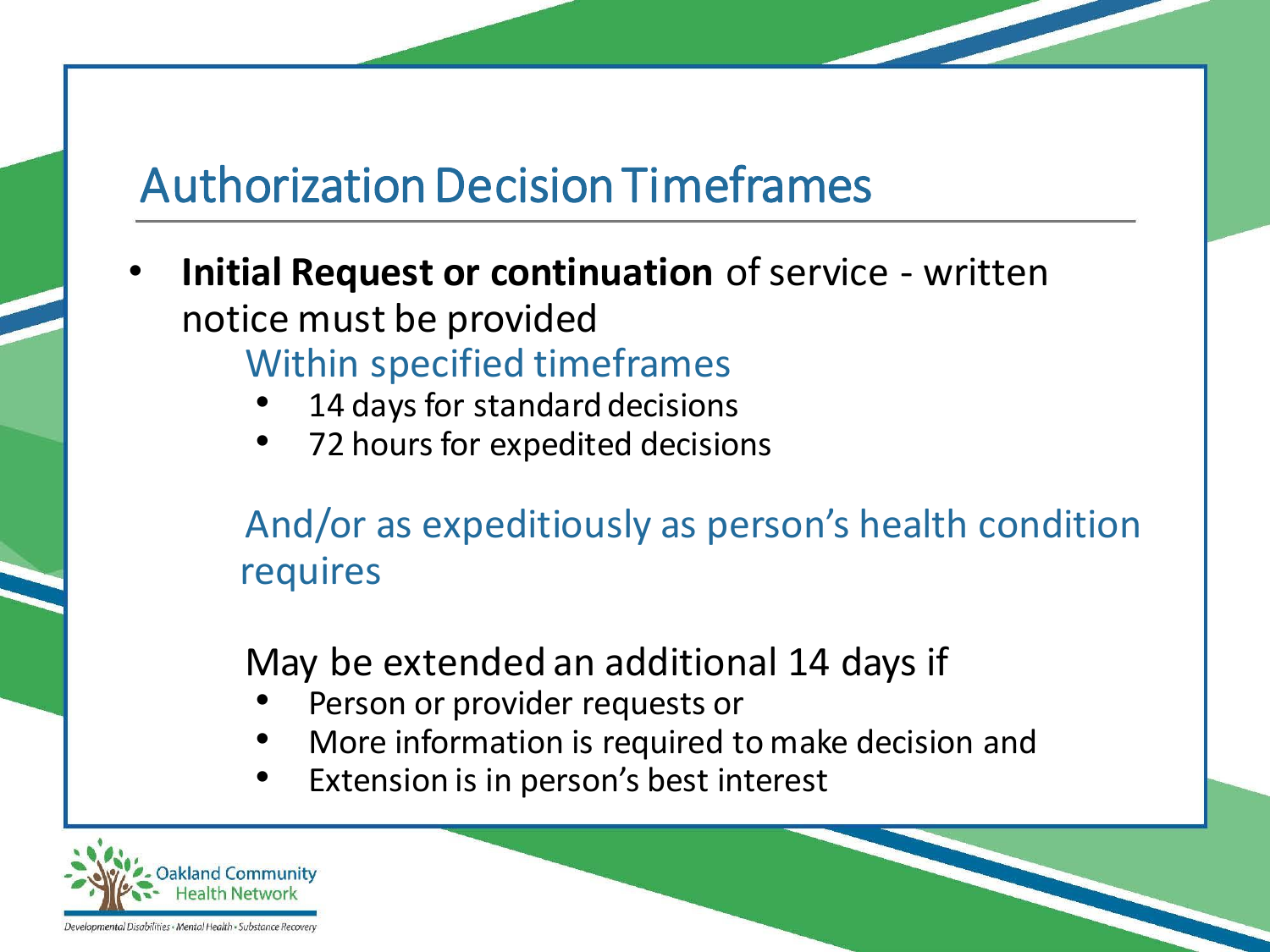## **Authorization Decision Extension**

- IF the PIHP extends the timeframe it must:
- Give the person written notice, no later than the date the current timeframe expires, including:
	- reason for the decision to extend the timeframe and
	- inform the person of the right to file an appeal if they disagree with that decision AND
- Issue and carry out determination as expeditiously as person's health condition requires and no later than the date the extension expires

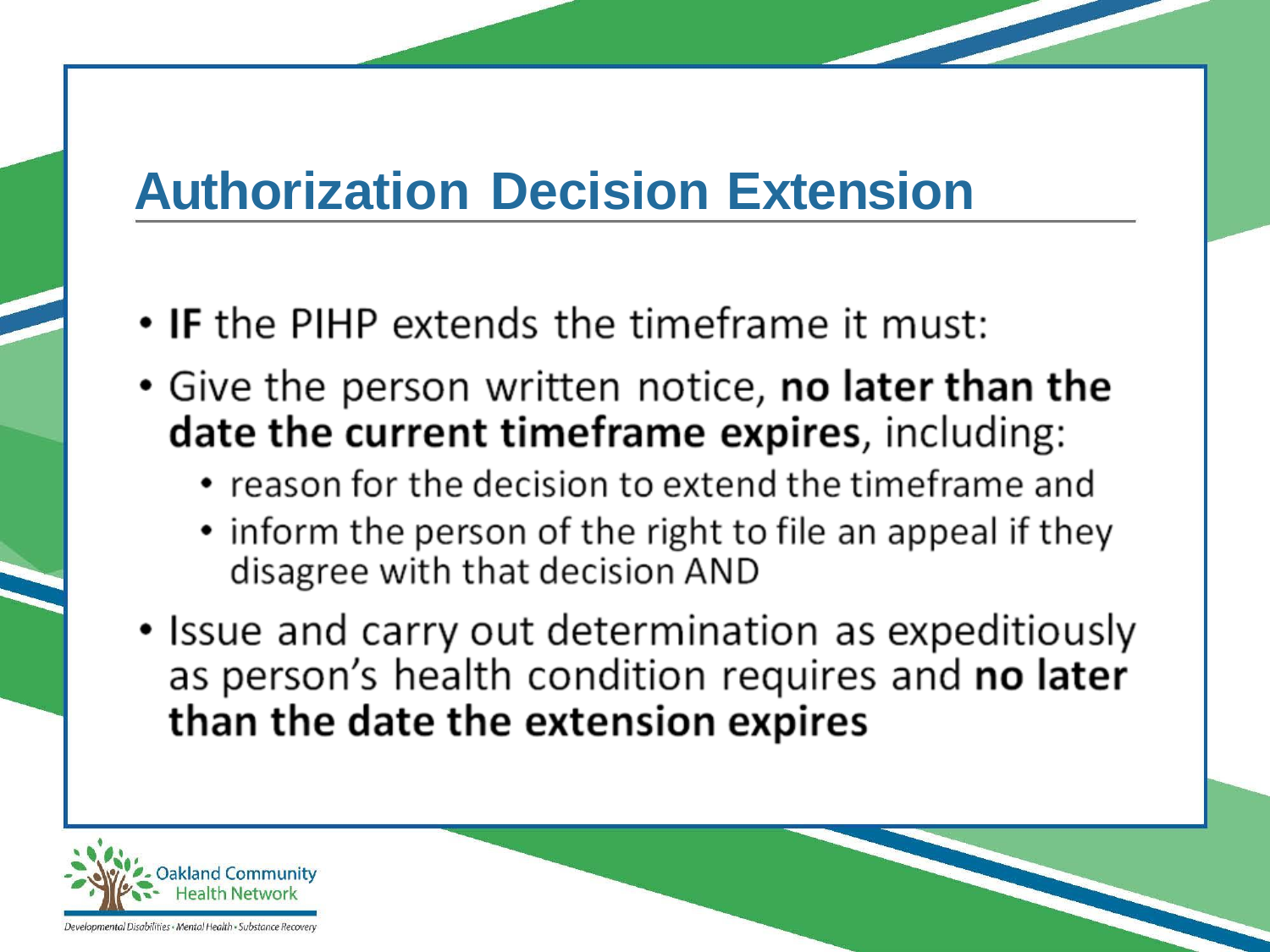## **Notice Mailing Timeframes**

- ❏ At least **30 calendar days before the date of an action** to terminate, suspend or reduce previously authorized Medicaid covered service
- ❏ Within **14 calendar days of a request for a standard service authorization** decision to deny or limit services
- ❏ Within **72 of the request for an expedited service authorization** decision to deny or limit services. Person should also be informed verbally
- ❏ At the time of the decision to **deny payment** for a service
- ❏ With a new or revised IPOS/PCP

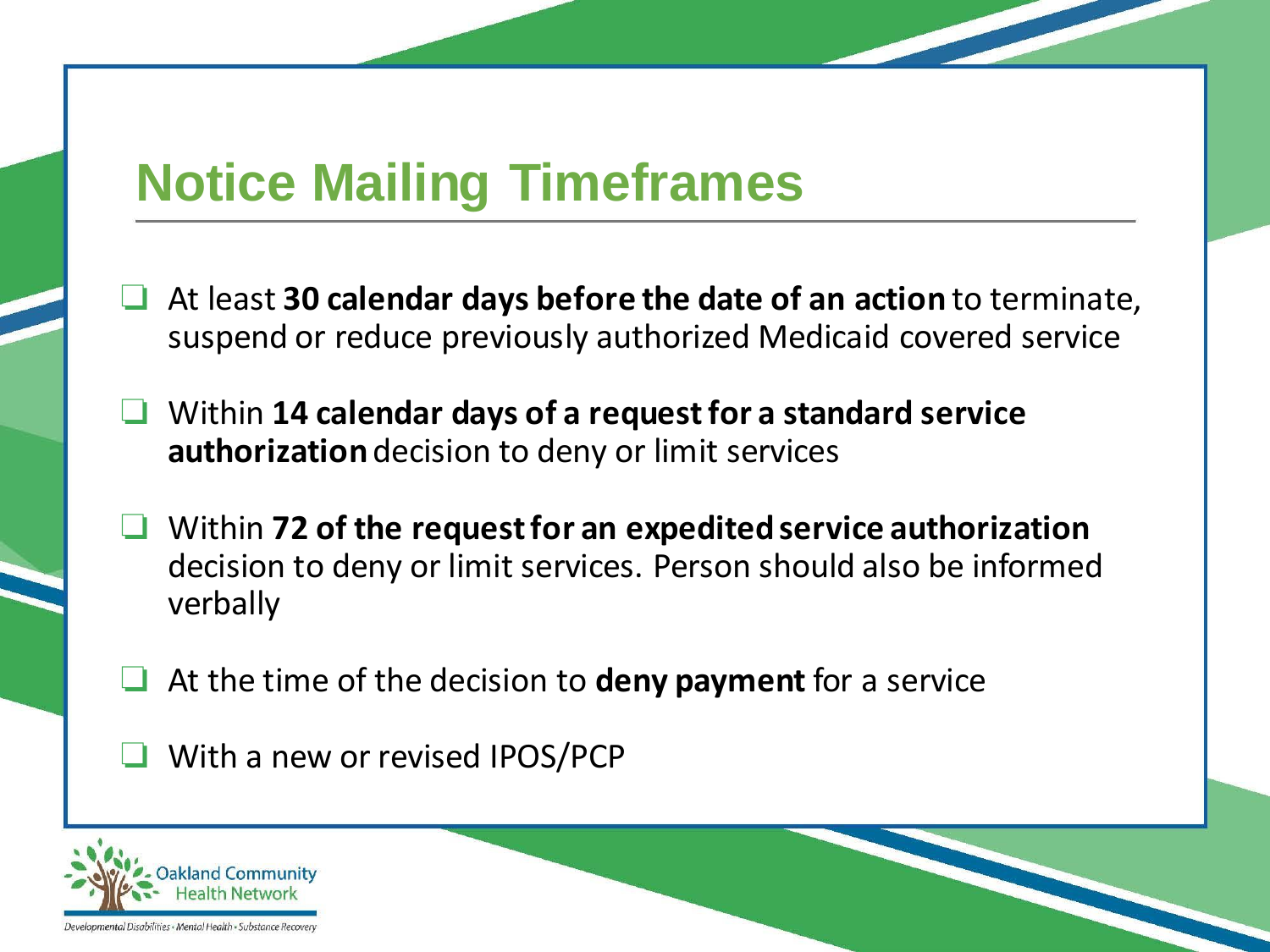# **Questions?**

#### OCHN Customer Services 1-800-341-2003

Recipient Rights 1-877-744-4878